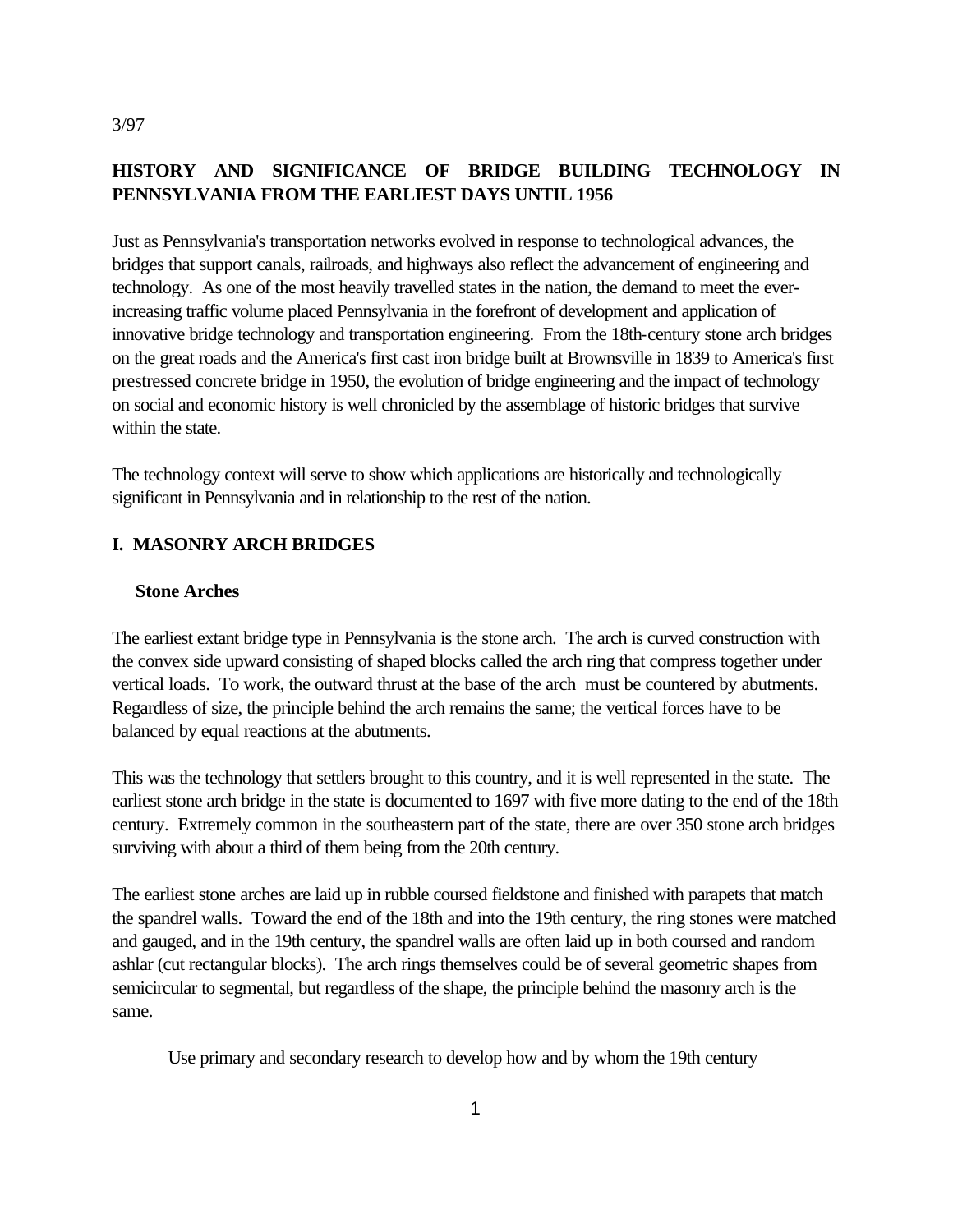stone arch bridges were being built and how this factors into overall significance.

Use of stone arch technology into the 20th century.

### **Brick Arches**

The brick arch utilizes similar engineering principles and method of construction as the stone arch, but the main material of the arch is several layers of mortared brick. Built primarily during the last quarter of the 19th century, brick arches, like other arch bridge types, are constructed with falsework and earth fill. They are finished with stone spandrel walls and parapets like those used for stone arch spans. The reason behind the frequency of the bridge type during the 1870s and 1880s is based in part on improvements in both bricks and artificial (Portland) cement mortars, availability of those materials, and ease of erection when compared to stone arches. Additionally, metal truss bridges had not yet completely come to the fore as an alternative technology for highway applications, making brick arches one of the few alternative technologies to stone arches. There are 24 brick arch bridges surviving in the state dating from 1864 through 1908.

#### **II. TRUSS BRIDGES**

The modern era of bridge technology in this country was ushered in about 1800 when the truss was applied to building longer-span bridges. Until that time, bridge technology was limited to stone arches or wood beam structures. While the truss (a triangular shape in which the diagonal members transfer vertical forces in a horizontal direction) was known since at least the third century B.C., what was innovative at the beginning of the 19th century was that the basic truss pattern was multiplied many times over to span much greater distances than those possible with timber-beam or king- or queen-post bridges of the 18th century. Truss types and designs vary according to the configuration of the members. There are three truss types. In the thru truss design the road passes between the truss lines and is carried on floor beams connected to the bottom chords. There is lateral bracing connecting the top chords of the trusses. This type is generally used for longer spans. A pony truss bridge is the same as a through truss, but it does not have lateral bracing between the top chords. This type is generally used for shorter spans. In a deck truss bridge the road is above the trusses and the deck system is on the top chords. The various truss type designs are different ways of accommodating the tension and compression forces, and they are frequently named for the engineer that patented the design such as the Pratt truss patented by Thomas C. Pratt in 1844.

#### **Wood Truss Bridges**

The need for heavy bridges of sufficient length for long waterways stimulated the burgeoning of bridge engineering during the late 18th century. By 1800 master carpenters/architects were using timber and the truss and arch principles to span greater lengths. Many of the early, impressive examples of wood truss bridge technology were built in Pennsylvania, including Timothy Palmer's 1806 Permanent Bridge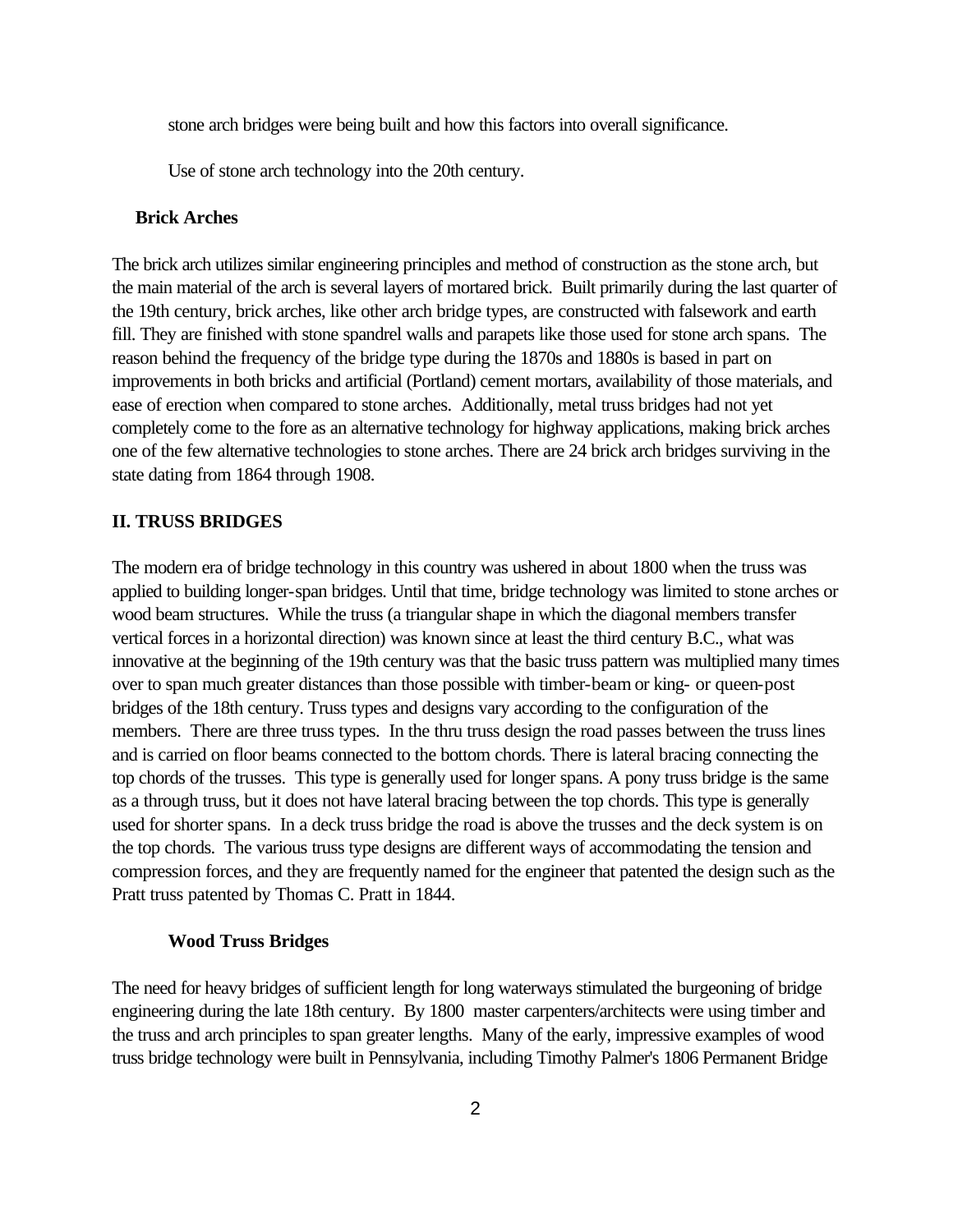over the Schuylkill River and his 1807 bridge at Easton. Palmer's arch truss designs show the influence of Andrea Palladio, but those of Harrisburg's Theodore Burr reflect innovative thinking about stronger and longer spans. His loads were divided between the main member, a truss with parallel chords, and an arch. The arch truss was used with great frequency through the first half of the century.

Another significant innovation in the application of truss technology to bridge design was noted American architect Ithiel Town's lattice truss design. Patented in 1820, the truss with a closely spaced array of intersecting diagonal members forming a web between parallel chords has no verticals or posts. It was easy to fabricate and erect, and the simple design could be repeated for any designed length. The Town lattice truss was immensely popular and was used on local roads as well as railroad bridges.

As significant as its contribution to the history of bridge technology in Pennsylvania, the wood truss bridge type was not without inherent weaknesses that eventually made it defunct as stiffer, stronger bridge types requiring much less maintenance were developed. Wood truss bridges were particularly vulnerable to washout from floods or freshets. They were also susceptible to fire, from both locomotives and carelessness, insect damage, and moisture-related deterioration.

The most significant factor in the disappearance of the wood truss bridge from Pennsylvania's highways and byways in the late-19th century was the development and acceptance of metal truss bridges, which started in the state in the late 1850s. Wood works well in compression, but it cannot accommodate tensile forces efficiently, especially their connections. This limitation was resolved by William Howe (1803-1852) who, in 1840, patented a truss bridge design that used wrought iron rods for the tension members (posts) and wood for the bulkier compression members and top and bottom chords. His design with the iron tension rods heralded the beginning of the switch from wood to metal truss bridge technology.

#### **Metal Truss Bridges**

The most dramatic and far reaching advance in truss bridge design was the introduction of metal into truss bridges. In the 1840s American bridge designers and builders began to experiment with substituting wrought and cast iron for wood for both compression and tension members. Cast iron, due to its brittleness was used for compression members. Wrought iron possesses good tensile qualities, and William Howe, Thomas Pratt, Squire Whipple, and others all patented historically and technologically important truss designs utilizing these qualities. Their truss designs ushered in an era of unprecedented advancement in metal bridge technology that was both a product of and a response to industrial advancement in this country.

Pennsylvania became a microcosm of the national development and application of metal truss bridge technology in large part because it had to keep pace with the demands of its industrial development. The movement of coal from the anthracite coal fields in eastern Pennsylvania to the New York market put a strain on the state's transportation networks. Just as railroads made the 19th century the age of iron, they also made metal truss bridge technology a necessity (Condit, p. 103). By the 1880s, metal truss bridges, introduced less than 40 years before, had become an integral part of America's transportation networks.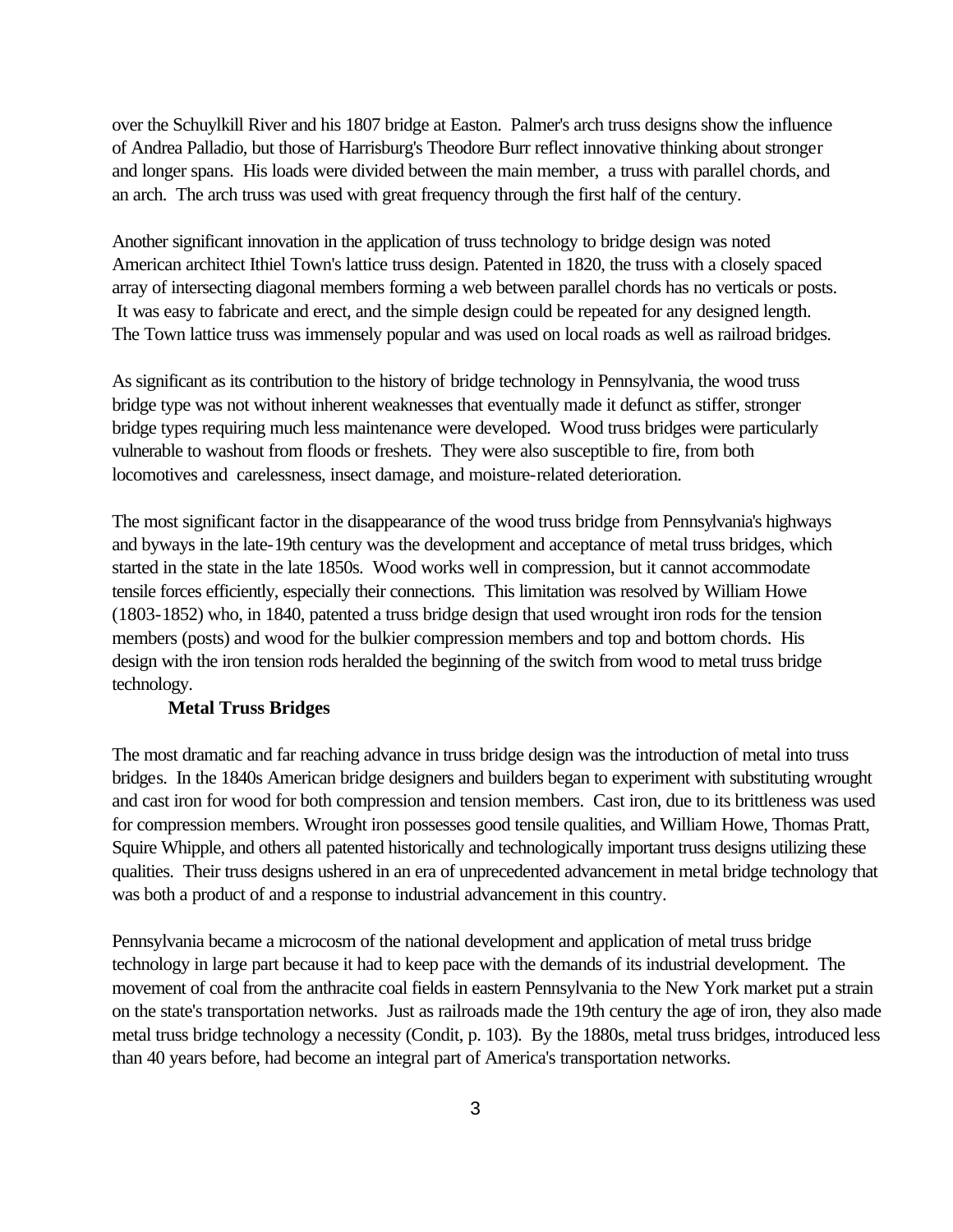The era of metal truss bridges also ushered in new scientific methods for analyzing and predicting the structural action of bridges. Squire Whipple's A Work on Bridge Building (1847) and Herman Haupt's General Theory of Bridge Construction (1851) were among the first treatises to apply mechanical and mathematical principles to stress analysis, truss design and construction. Although Whipple and Haupt attempted to place bridge building on sound theoretical grounds, most antebellum bridge builders continued to work within the craft tradition of empirically derived knowledge. After the Civil War, advances in engineering education accompanied new standards and understanding of materials, workmanship, and construction. A generation of college-educated civil engineers applied scientific theory and experimentation to bridge construction and energetically sought out the cooperation of manufacturers and builders. They established the modern approach to bridge building that includes stress analysis, plans, specifications, testing, and inspection (Condit, pp. 115, 139-140; Plowden, pp. 62-63).

#### **Influence of the Railroads**

It was the growth of railroads in the 1840s and 1850s that more than any other factor prompted advances in metal bridge development. Much of that growth was on the east coast in general and Pennsylvania in particular, owing to the state's location on the direct route between Eastern Pennsylvania and New York. As the size and weight of locomotives and rolling stock increased through the 19th century, the need for stiffer, stronger bridges forced railroad bridge engineers like Squire Whipple, Wendell Bollman, and Francis C. Lowthorp into a period of dramatic technological experimentation and advancement that resulted in a variety of truss designs in cast and wrought iron.

Examples of first-generation metal truss railroad bridges that illustrate this period of experimentation and transition are rare because subsequent technological advances rendered them obsolete. Between 1890 and 1910, most were replaced by stronger spans. An important survivor from this era is **examples to be identified and described.** It was moved to its present location and converted to highway use. Its history illustrates both the evolution of metal truss bridge design during the third quarter of the 19th century and how metal truss technology moved from railroad to highway applications.

Other important early metal railroad truss bridges that survive in a highway application include the **examples to be described.** All are significant remnants from the early days of the development of the metal truss bridge type.

#### **Transfer of Railroad Bridge Technology to Highway Applications**

The history of the Phoenix section illustrates how technology and refinements developed by and for railroad applications were transferred to highway spans, a practice that began in Pennsylvania in the late 1850s. Patented in 1862 by Samuel Reeves, president of the Phoenix Iron Company, the Phoenix column is a built-up wrought iron circular section that is stronger and more economical than its cast iron equivalent. Developed at a time when empirical formulae for columns were in their infancy, the section proved to be a stable compressive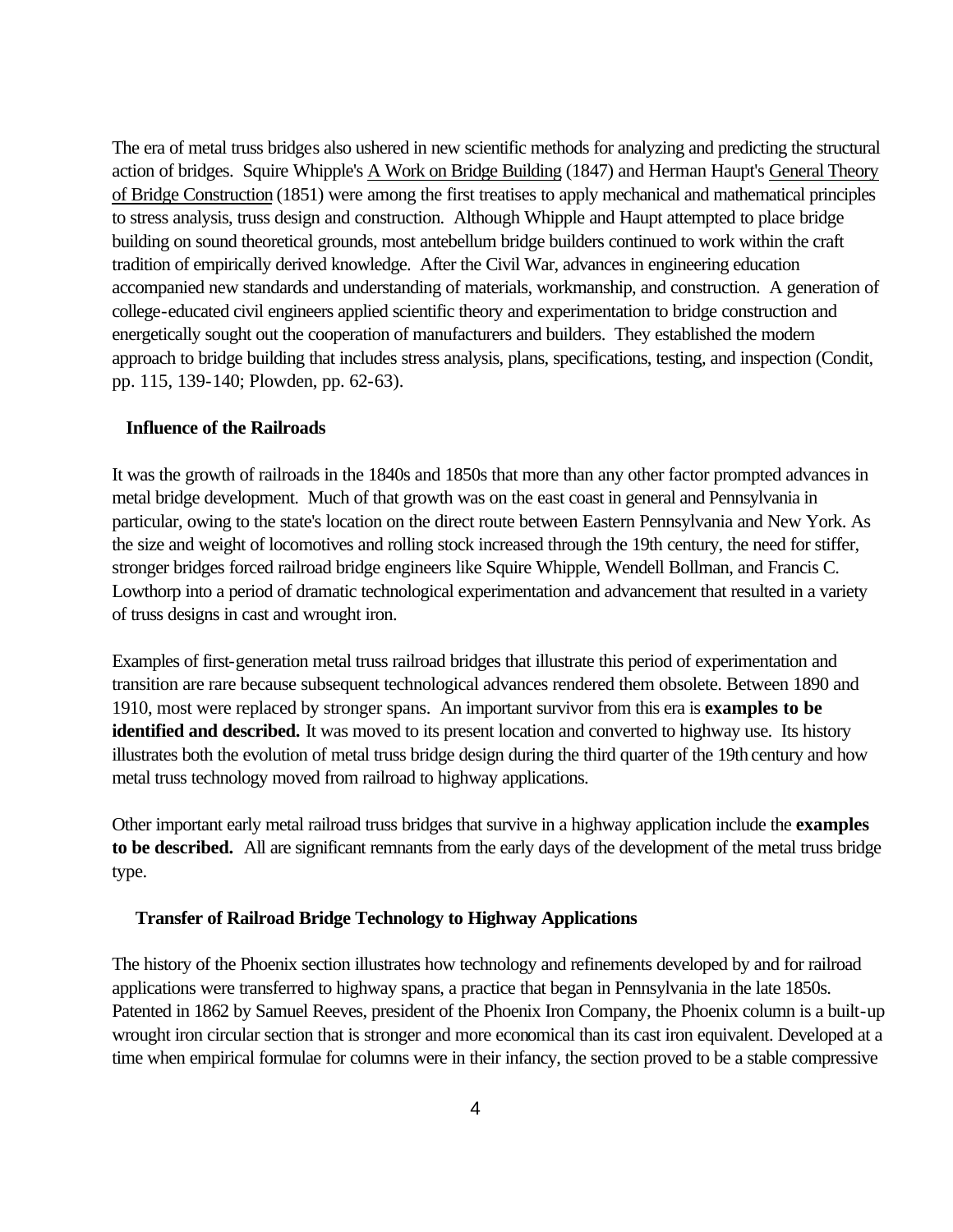building block that did as much as any detail to advance the promulgation of metal truss bridges for railroad use because it was economical and not prone to failure. The Phoenix Iron Company was so successful selling bridges with its proprietary section to the railroads in the 1860s and 1870s that it virtually ignored pursuing the highway bridge market. But when the Phoenix-section bridge could no longer provide the strength and stiffness that the railroads were increasingly demanding in the early 1880s, the technology was successfully redirected by the company to the highway bridge market with its lighter load requirements.

As a result of the change in application of the Phoenix section, all of the approximately 14 Phoenix section bridges in the state were built as highway spans, and about 11 of them were erected after 1884. The earliest Pennsylvania highway application of Phoenix sections appears to be two bowstring truss bridges in Crawford and Lehigh counties.

Another significant group of truss bridges that chronicle the evolution of metal truss bridges for highway applications are the early cast and wrought iron bridges fabricated in the 1860s and early 1870s by craftsmen engineers like Charles Beckel, a skilled foundryman from Bethlehem. The rare surviving examples of early patented designs like his ca. 1860 Walnut Street Pratt through truss bridge at Hellertown and the nearby ca. 1870 Old Mill Road bridge, a Pratt pony truss, are nationally significant in that they represent period thinking about metal truss bridges and chronicle the evolution of type. The Walnut Street bridge, the oldest documented non-railroad metal truss bridge in the country (DeLony 1993, p.38), incorporates construction details patented by bridge engineer Francis C. Lowthorp of Trenton, New Jersey. The collaboration between the foundryman, who cast the myriad of component members like the connecting pieces, and the engineer designer who was working out details and means of transferring stresses in a scientific manner, characterized the earliest days of metal truss bridges before standardized designs and members. The Walnut Street bridge has cast iron floor beams, a detail used commonly on railroad bridges of the day in Britain, and Lowthorp's "straining plate" lower panel point connection detail that he patented in 1857 and 1860. The plate through which the threaded ends of the lower chord rods pass was cast integral with the floor beams thus allowing the members to act as one rather than two separate units. The detail anticipates the rigid connection (rivets and gusset plates).

Other significant examples of early patented truss bridge designs and/or details include ... **This section will be greatly expanded as field inspections identify other early highway cast and wrought iron bridges.**

The application of metal truss bridges to highway use was generally not as early, quick, or crucial as with the railroads, but county commissions and private bridge companies were receptive to following the lead of the railroads. **Primary and secondary source material will be used to outline when and how counties/municipalities began utilizing metal truss bridge technology. It is presumed that the histories of some the instate bridge companies, like Keystone in Pittsburgh and Cofrode and Saylor of Philadelphia, will be technologically significant.**

The last quarter of the 19th century was the halcyon era of the metal truss bridge in America. During this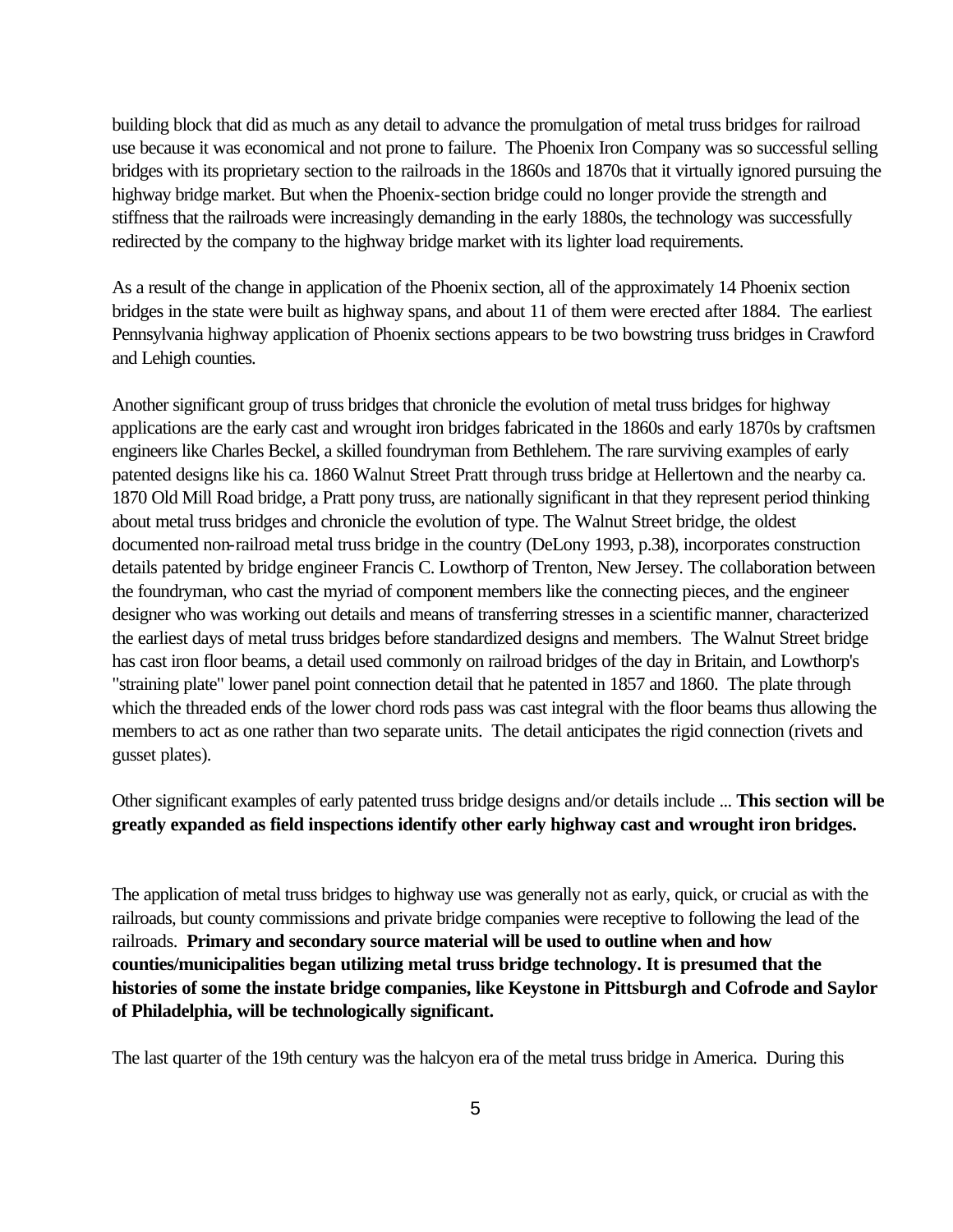period bridge designs tended toward greater uniformity and standardization because of advances in understanding of engineering principles enhanced by experience, better metallurgy, and refinements in the fabricating process. Introduction in this country of the Bessemer process of making steel in 1868 made the material that works well in both tension and compression an increasingly reasonably priced option for bridge components. In the 1890s, the advantages of open hearth process steel fro structural shapes came to the fore. In the majority of truss bridges built after 1895, basic open hearth process steel replaced wrought iron and Bessemer process steel as the material.

Discussion of standardized detailing of members and how common they became based on field inspection findings. Emphasis will be placed on identifying innovative or retarditaire details that add significance, like cast connections for end posts and top chords, unusual bearings, or panel point connections.

The Pratt truss designs emerged as the most popular of the myriad of pin connected truss configurations because of its simplicity of design and economy of fabrication and erection, especially the use of eye bars to facilitate field connections. In addition to providing the long-sought after "stiff truss," composed of standardized members, made by building up standard shapes like rolled plate, angle, and or channels, eliminated the need for expensive custom cast iron components.

From the perspectives of quantity and variety of truss designs, Pennsylvania possesses an exceptionally rich and well preserved assemblage of 19th century, pin connected, metal truss through or "high" truss highway bridges. Those that exhibit innovative or distinctive detailing and are thus significant in the evolution of truss bridge technology include **Totals by type and design will be followed by specific examples.**

Pony truss bridges, those with shallower truss depths for shorter spans and thus no upper bracing between the top chords, were common by 1890. The standardization of truss members and the proliferation of bridge fabricating companies in Pennsylvania and throughout the northeastern portion of the United States, especially Ohio, made these bridges readily available. The bridge type was wholeheartedly embraced by county officials in the mid 1880s as an economical and low maintenance alternative to masonry arch and timber spans, and they were built in great numbers. As with thru truss spans, the Pratt design proved to be the design of preference, and over 150 Pratt pony truss bridges survive.

Several of the more noteworthy examples of the pony truss type in Pennsylvania have distinctive details that reflect the experimentation inherent in some early bridges... .

Most metal truss bridges built before 1895, from light Pratt pony trusses to heavier Parker through truss railroad spans, were assembled in the field (at the site) with pinned connections. The reasons for the use of the pins (circular bars with threaded ends which were passed through the individual components) were several including the ease of erection and the use of forged wrought-iron eyebar diagonals and bottom chords in Prattdesign trusses until nearly the end of the century.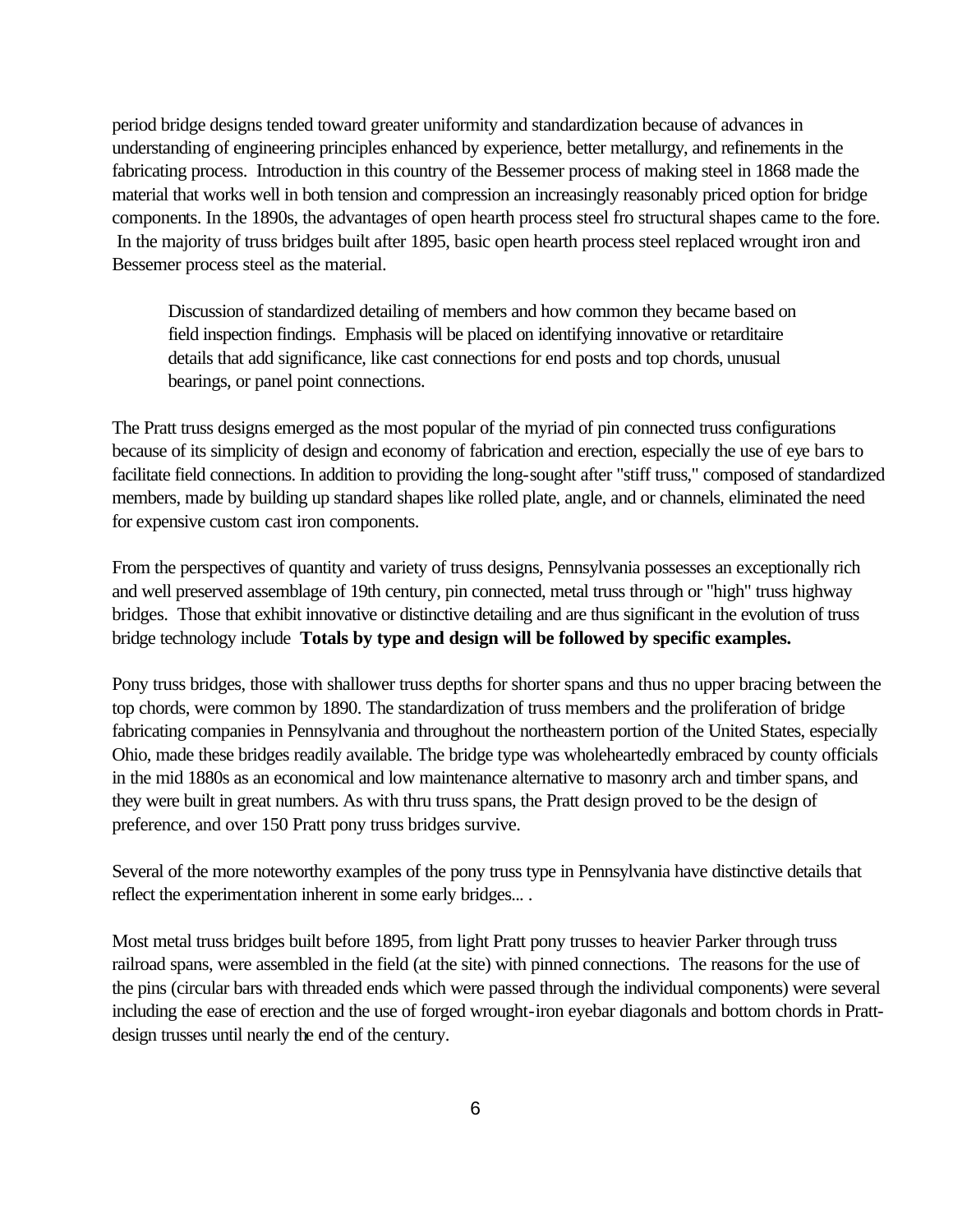In the mid- to late-1890s better knowledge of the strength of materials and metallurgy combined with the improvement of field pneumatic riveting led to the transition from pinned to riveted connections. The adoption of riveted field connections resulted in a rapid shift from the Pratt to almost exclusive use of the Warren truss design by the 1910s. Patented in 1848 by British engineers James Warren and Willoughby Monzani, the straightforward truss is particularly well suited for rigid connections. It is distinguished by its simplicity of design, ease of construction with equal-sized members, and ability of some of the diagonals to reverse stresses. Capacity could be increased by adding a second set of diagonals (double intersection Warren) or by the addition of verticals.

Warren pony trusses, which came to dominate after 1900, are among the best represented of all the metal truss bridge types and designs in the state. There are over 125 surviving examples with about 12 of the total dating to before 1900.

The construction of metal truss bridges peaked during the first two decades of the 20th century. Their decline in popularity, just like their rise to prominence, was based on technological advances of other bridge types, particularly steel stringers, steel girders, and reinforced concrete spans. Those new technologies proved to be more economical and required less maintenance than metal truss spans. They quickly gained favor during the first two decades of the 20th century when the state was developing and improving both its farm-to-market and rural delivery road systems as well as early state highway systems.

Pony truss bridges using electric arc welding to connect the rolled section members were built on county roads starting in the mid 1930s. Developed in Europe in the 1880s, electric arc welding is thought to have first been done in this country by Baldwin Locomotive (Ridley, Pennsylvania) in 1902. It also became a common repair technique for bridges during the 1930s. Application to other bridge technologies, however, was limited until after World War II, when welded bridges, especially girders and beams, became the rule rather than the exception. **Examples will be cited and explained.**

### **Deck Truss Bridges**

Although not nearly as common as the thru and pony types of truss bridges, the deck truss, where the roadway is supported on top of the truss, is represented within the state's population of metal truss spans. Deck trusses are used when clear spans exceed 80'-100' when their is sufficient vertical clearance to allow the bridge to be below the roadway elevation. In the 20th century, the deck truss type was commonly used for approach spans for major crossings. It is also not uncommon to have cantilevered deck truss approach spans. **Examples and significant detailing will be described, starting with pin-connected examples.**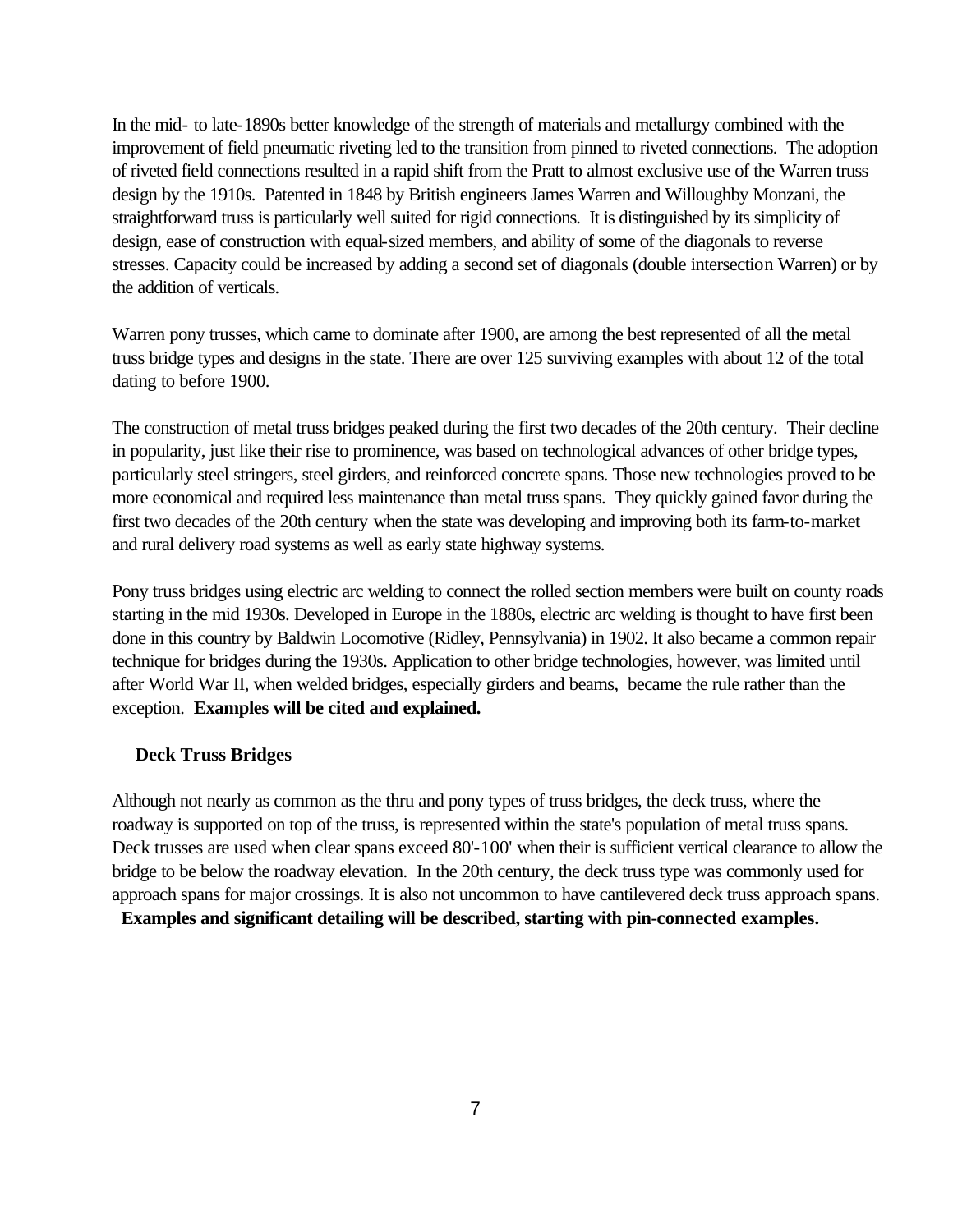### **Cantilever Truss Bridges**

A significant 20th-century innovation in truss bridges is the design and construction of cantilever spans, epitomized by the **example(s) to be identified.** The development and refinement of the cantilever span type as represented by the **?** reflects the late-19th and early 20th centuries as both understanding of materials and empirical formulae.

Rather than each span resting or bearing independently on its piers or abutments, the cantilever truss is continuous over its supports, where it is deeper to resist bending stresses (moments). The cantilever truss thus provides for longer clear spans between supports and at the same time ease of construction as the span between the cantilevered sections is "dropped in". While the cantilever truss bridge was known in the late-19th century (1895-1896 Northampton Street Bridge over the Delaware River between Phillipsburg, NJ and Easton, PA owned by the Delaware River Joint Toll Bridge Commission), it was not until after World War I that the long-span thru and deck cantilever truss bridges came into their own.

**Based on field inspection findings, the section will be expanded and examples will be used to bring use of the design up to 1956.** The type was used with great frequency in Allegheny County.

### **III. METAL ARCH BRIDGES**

Contemporary with the advent and refinement of the metal truss bridge was the metal arch bridge. In fact, the oldest metal bridge in the country, the Cumberland Road over Dunlap's Creek at Brownsville, is a cast iron deck arch dating to 1839. The design of the bridge, composed of over 500 individual castings, was expensive in comparison with other period technology and was not used for short span bridges.

Metal arch bridges can be deck arches or thru arches. Thru arches can have the thrusts countered by the abutments/piers, or they can be tied. In a tied arch, the horizontal thrust is taken by longitudinal beams, which are in tension. Vertical thrust is carried by the abutment/pier. The advantage of the tied arch is that the abutment/pier is smaller, which was a consideration when the 1930-1932 West End-North Side Ohio River bridge at Pittsburgh was designed. The Mckees Rocks Ohio River steel arch bridge, also designed by V.R. Covell of the Allegheny County Department of Public Works and built at the same time, is not tied and is based on Gustave Lindenthal's 1914-1916 Hell Gate bridge over the East River at New York. The deck of the two-hinge arch is suspended from the lower arch rib that takes the full compressive stress.

The advantages of metal arch bridge technology for long span bridges was dramatically and elegantly illustrated by James B. Eads 1868-1874 Mississippi River bridge at St Louis. Each of the three hingeless arches has a 500' clear span, and although the bridge established the technology as viable, it was the three hinge (at the end points and in the middle to accommodate rotation) design introduced in this country by Pennsylvania Railroad engineer Joseph Wilson that the lead to its widespread adoption. The hingeless metal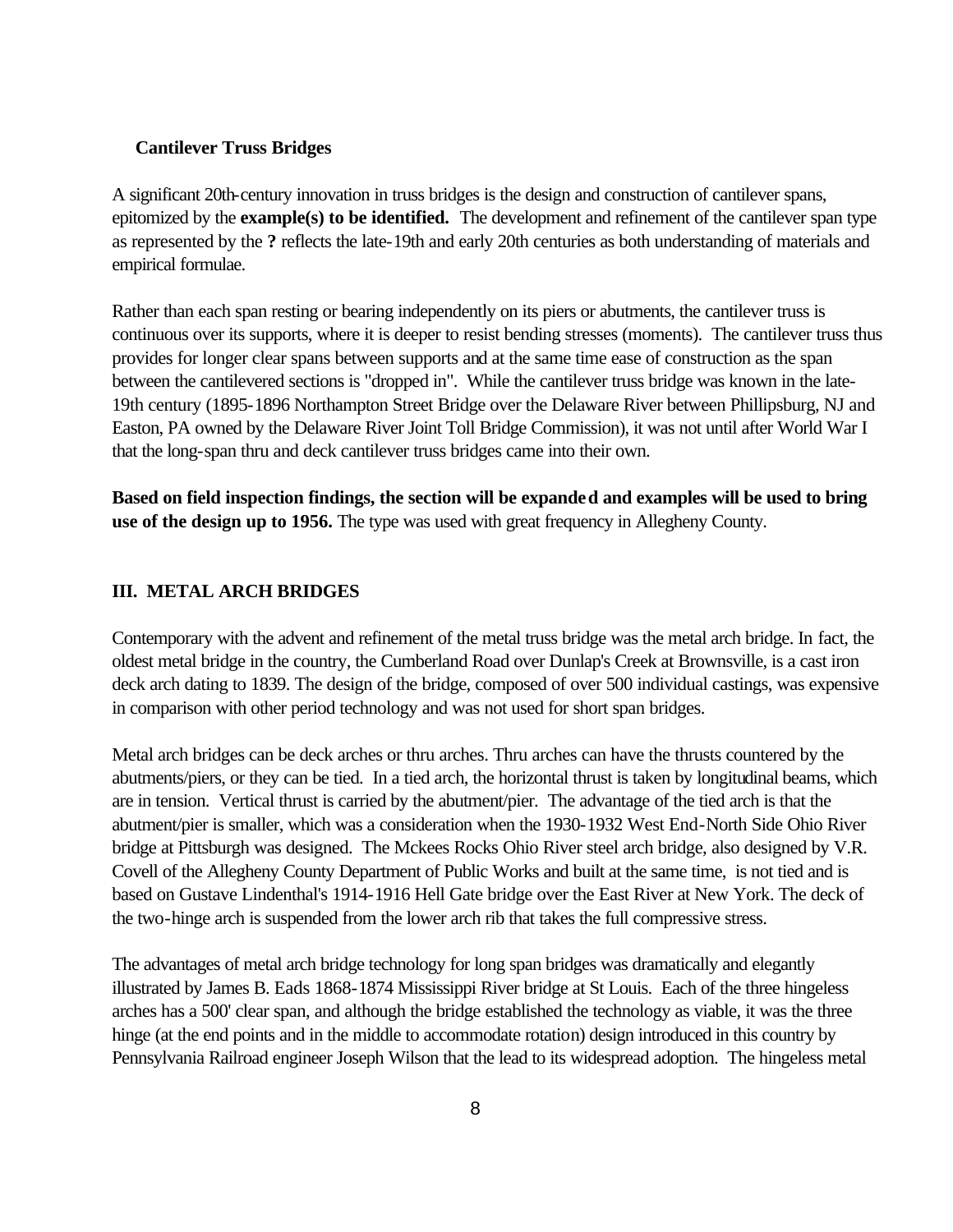arch is statically indetermininate while the 3-hinge arch is determinate. This meant that the arch could be less deep and could be asymmetrical if needed.

The three hinge steel arch offered greater and more aesthetic possibilities than the hingeless arch bridge. A classic example of the technology is H. B. Rust's 1896-1897 Panther Hollow Bridge at Pittsburgh. It is located in the National Register-listed Schenley Park Historic District. The parabolic arches have trussed webs and have a lightness and unobtrusive quality that is characteristic of the "superior appearance" of the bridge type. To Carl Condit, the Panther Hollow bridge represents "the culmination of thirty years of progressive development in the arch, and there are few structures of this kind that can match it." The technology was used through the 1950s in Allegheny County.

The 1986 survey includes bowstring arch-truss bridges under the metal arch category. This context will do the same. It is assumed (hoped) that examples will be identified.

Description of the evolution of the type and various designs. Narrative will emphasize their contribution to the evolution of metal bridge technology and why they were eclipsed in popularity by other designs.

#### **IV. CONCRETE BRIDGES**

Concrete, composed of sand, gravel, or other aggregate held together by a hardened paste of natural cement and water, has been known since Roman times, but it was the 1813 perfection of Portland cement, an artificial hydraulic cement, that helped concrete come to the fore as a modern building material. Portland cement, noted for its strength and abrasion resistance, was developed in England. Initially it was very expensive, and as result of the cost, its use in this country was limited. In 1871, David O. Saylor was granted a United States patent for the manufacture of artificial cement, and this breakthrough gave great impetus to the experimentation and usage of the material in a variety of building applications. The earliest use of the material, which has good compressive strength but little tensile strength, was for building footings and walls (Condit, pp. 224-227).

Reinforcing plain concrete with internal metal (either rods or mesh) was developed in Europe in the mid-19th century and then experimented with in this country by farsighted engineers like Ernest L. Ransome and Edwin Thacher. While most American engineers were familiar with a combination of concrete and reinforcing by about 1870, it took another 30 years of experimentation and theoretical and empirical investigations before engineers and builders had a mature understanding of the capabilities and versatility of the material (Condit, p. 232). During this period of experimentation, types of reinforcing systems and designs of reinforcing bars were developed. Engineers were even uncertain what to call the new hybrid. Names included ferro-concrete, concrete-steel, and armed-concrete before reinforced concrete became the standardized terminology about 1905.

Several types of bridges can be built with concrete; T beams, channel beams, slabs, thru girders, through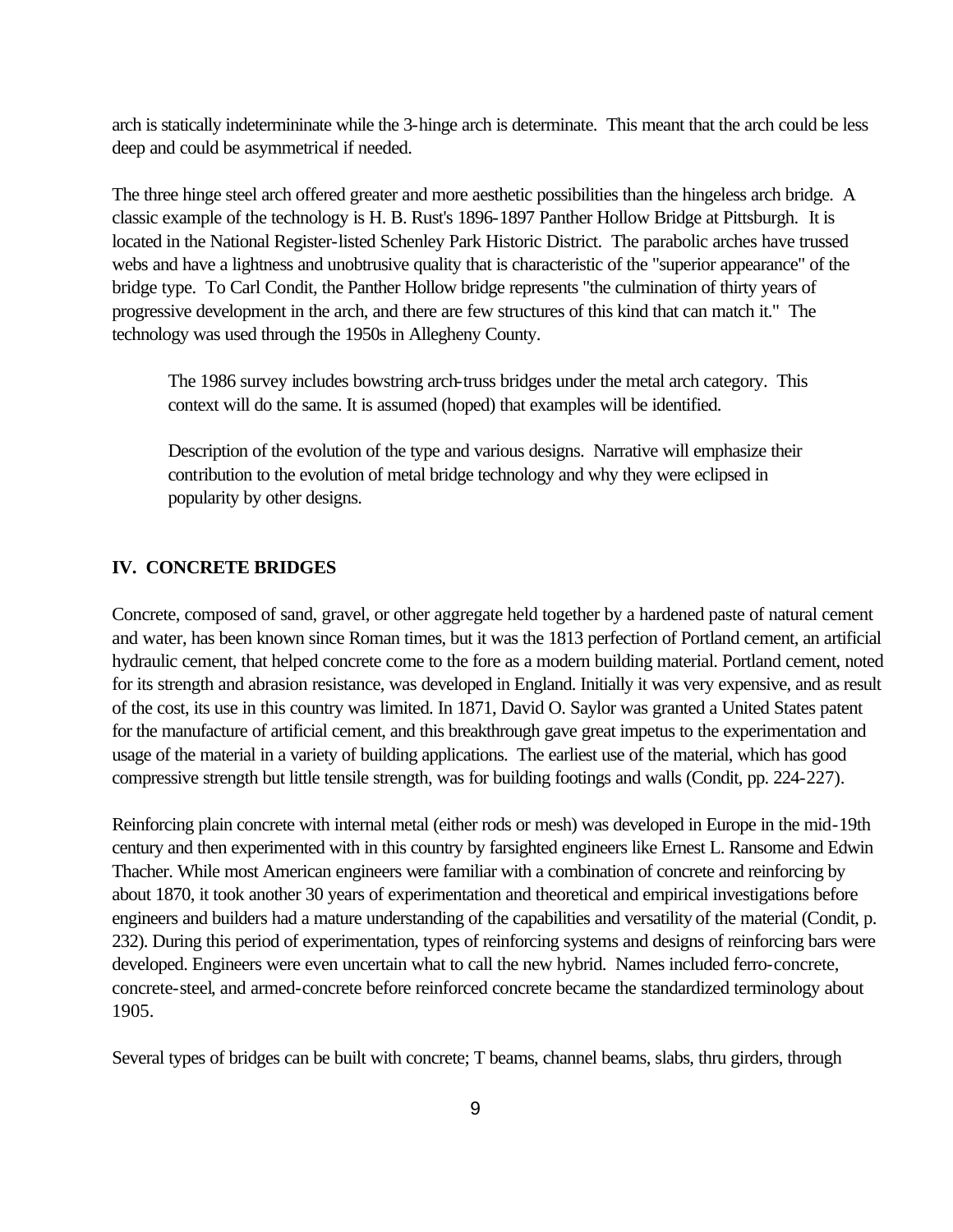arches, open spandrel arches and closed spandrel filled arches. T beam, channel beam and slab bridges can be both cast-in-place or precast and then assembled at the site.

The earliest reinforced concrete bridges built in this country were closed spandrel, earth-filled arches dating to around 1890. It was also used for bridge substructures. The technology did not begin to seriously challenge metal truss bridges in Pennsylvania until the very end of the 19th century with the earliest in-state example being the ???.

Any identified applications of unreinforced concrete will be described.

#### **Early Reinforced Concrete Bridge Technology**

One of the earliest reinforcing systems applied to arch bridges was developed in 1861 by a Parisian gardener named Jean Monier, who used wire mesh nets embedded in the concrete for making stronger pots and tubs. His single-net concept proved insufficient for handling the tensile stress introduced by live loads, so a second net near the surface of the extrados was added to provide the tensile capacity needed at the outer limits of the arch ring. Over time this system proved less than satisfactory as the mesh was difficult to work with, and the transverse wires of the mesh took no stress making them an expensive but useless detail. Despite these and other weaknesses, the detail was successfully employed in early concrete arch bridges in Europe and this country.

The Monier system was used in Pennsylvania through at least 19??. **Examples and descriptions to be cited.**

Of greater influence in promulgating reinforced concrete arch technology is the Melan design. Invented in 1892 by Austrian engineer Josef Melan and patented in this country in 1893, the design utilizes steel beams (bowed I-beams for shorter spans and bowed lattice web girders for longer ones) embedded in concrete. Really more a steel arch with concrete encasing than a true reinforced concrete structure, the Melan system was able to support greater capacity for longer span lengths than the Monier system. **Examples and descriptions to be cited.**

By 1906, the reinforcing system had been eclipsed by designs based on Ernest Ransome's late 1880s scheme of using reinforcing bars distributed only in the tension zones (Ransome received a patent for the commonly used square twisted reinforcing rod in 1884) (Loov, p.68). After 1905, reinforced concrete arch technology became commonplace **totals will be added**. They are primarily spans of less than 60' long and finished with concrete spandrel walls and parapets. Reinforced concrete arches proved to be an economical, more rigid, and relatively low maintenance alternative to metal truss spans.

Part of the reason for the rapid acceptance and application of the technology is that the material was also being used for a variety of structure types, like buildings, railroad ties, piers and bulkheads, and even ships, and the knowledge transfer benefitted all. Additionally, individual promoters and companies such as Daniel Luten and the Corrugated Bar Company published "how-to" brochures on reinforced concrete bridges using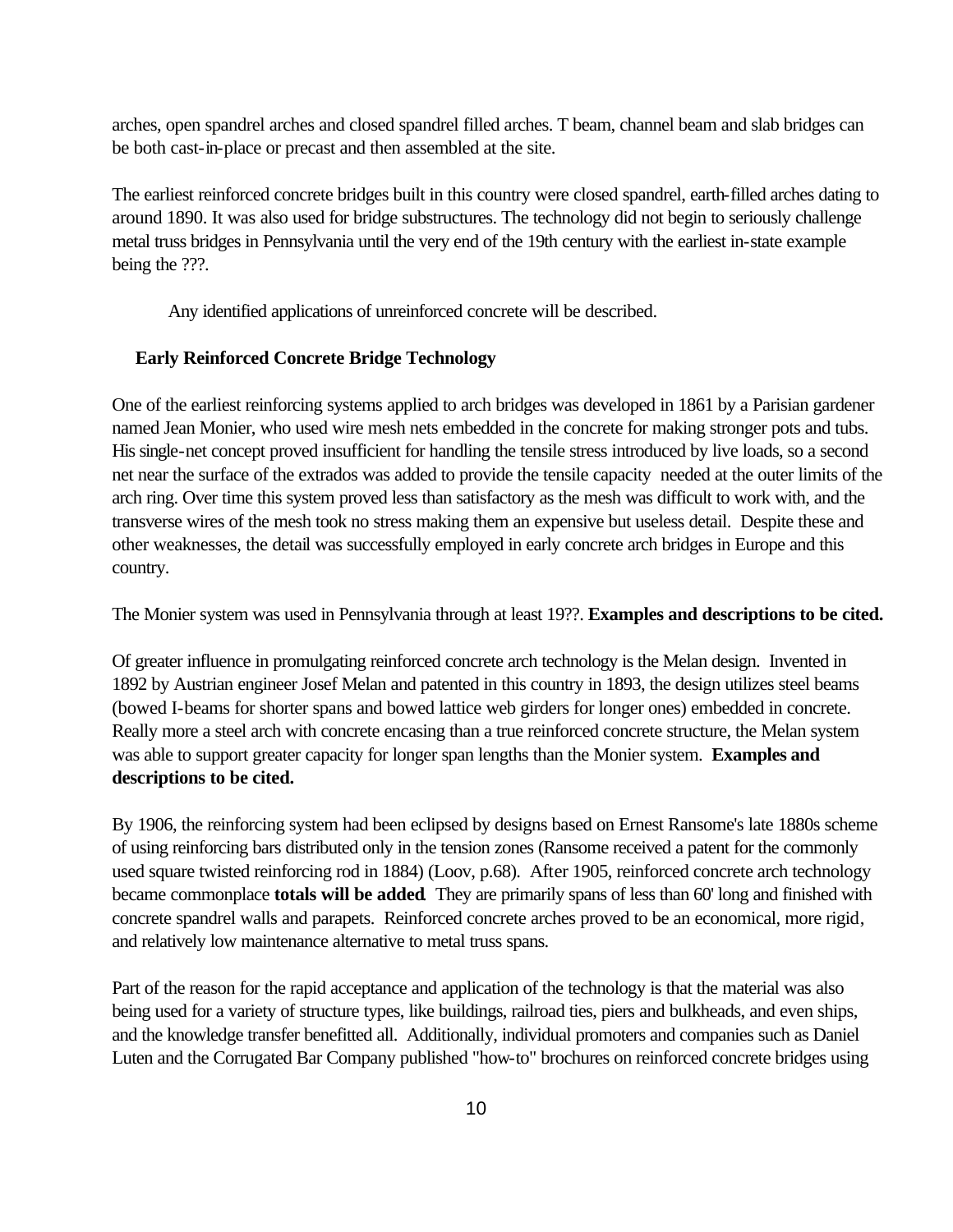their designs, calculations, or reinforcing bars. In the era before the consulting engineer and a professionally trained county engineer and staff, such promotional literature did much to spread information about the advantages of reinforced concrete bridges.

Significance of Daniel Luten and his companies and successors in building reinforced concrete bridges in the state. Diehl and Whittaker, who built many bridges in the eastern part of the state in the 1910s and 1920s were once associated with Luten. Early examples of their work have been identified, and the findings/conclusions of Luten's significance will be summarized.

Evolution and significance of deck arch type and identification of details/features that are technologically significant. Specific examples will be cited and described.

The state highway department favored the semicircular arch for both culverts (less than 20' clear span) and bridges because of its adaptability to differing field conditions and loading" (ENR, 1944). It was also economical to maintain and provided a pleasing appearance. Adopted as a standard design in the late 1910s, the semicircular arch was used for clear spans from 6' to over 69' and was finished with just a head wall -- no railings. The roadway could be carried near the crown of the arch, in the deck arch design, or on fill well above the crown. The design was used by the Department with virtually no changes into the 1950s.

#### **Open Spandrel Arch Bridges**

The development of reinforced concrete technology came to a graceful yet powerful culmination about 1907 in the open-spandrel arch bridge, which efficiently combines the compressive ability of concrete with the tensile capacity of steel reinforcing. The type can have a continuous arch ring across the width of the bridge or individual ribs, which results in further economy of material. Both designs are finished with spandrel columns to support the deck. Open spandrel arch bridges were used throughout Pennsylvania for long-span crossings and viaducts with great frequency during the 1920s-1950s. There are over 75 surviving examples in the state.

Examples from Walnut Street in Philadelphia and Campbell's bridge in Bucks County will be described to illustrate the application of the technology to short and long spans in the state.

Description of how post-World War II applications of the technology are different. At this point, they do not appear to be different.

#### **Slab**

Late 1890s advancement in the understanding of reinforcing placement to accommodate tension and shear forces resulted in reinforced concrete being used more frequently for slab, T beams and girder bridges early at the turn of the 20th century. The appropriateness of one bridge type over another was predicated on several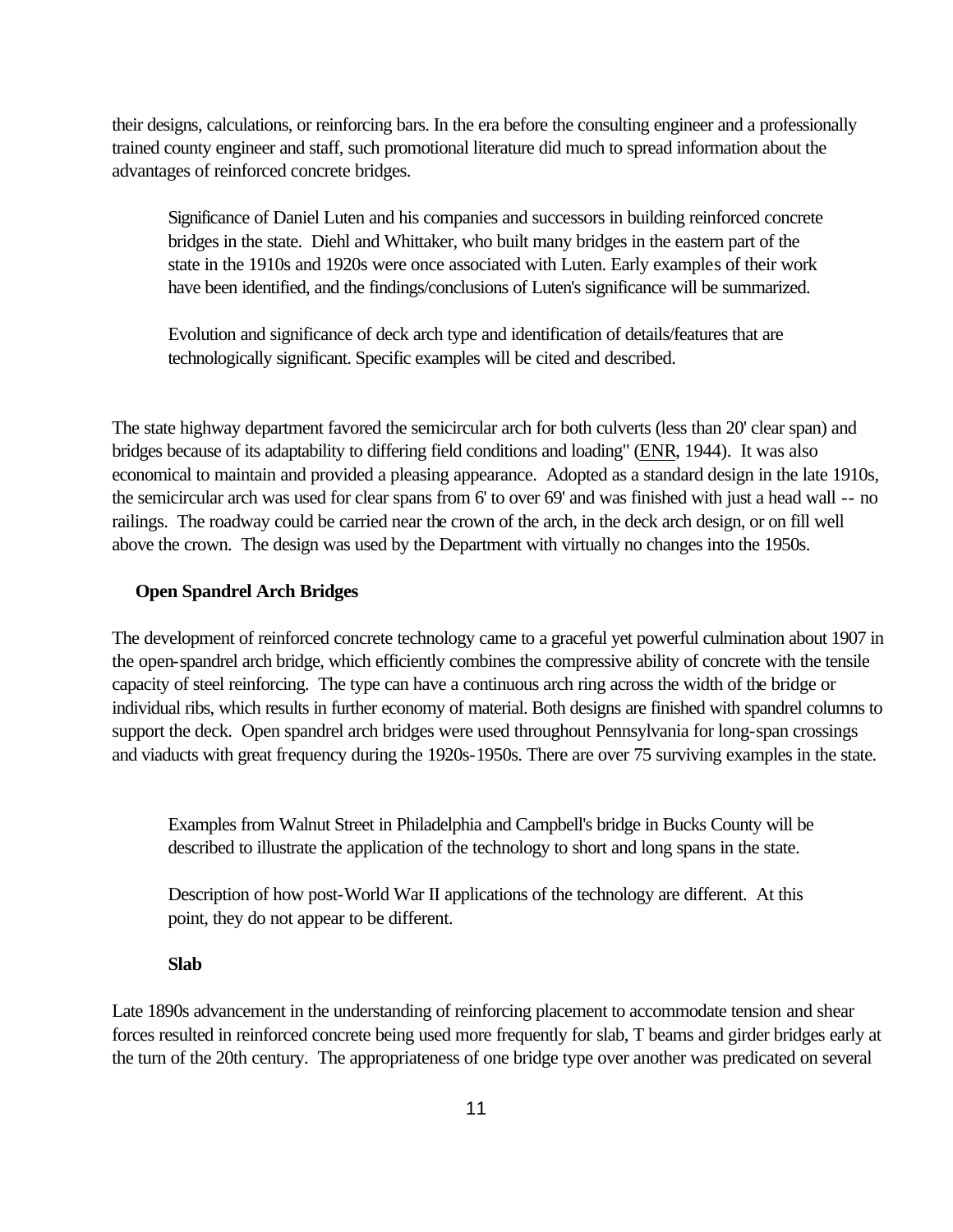factors, such as length of span, roadway profile, and economical use of steel. While all four reinforced concrete bridge types are represented in the state, the T beam and slab types were the most popular. Both were adopted as early state standard designs and were used with great frequency in the 1920s and 1930s all across the state.

The State Highway Department and county engineers used the slab bridge type for spans up to about 35', and the bridge type is present in nearly every county in the state. An early state standard design, examples from the 1910s and 1920 are generally finished with paneled parapets and flared lower parapets that protect the blunt ends or the bridge from impact. Slab bridges generally have a concrete substructure.

World War II proved to be a watershed in precast concrete bridge construction. The desirability of using precast concrete over structural steel or cast-in-place concrete construction for shortspan bridges became by the mid-20th century a matter of economics rather than technological development. Following the war, the federal and state government redoubled their efforts to improve the nation's highways with massive infusions of aid, not only for state and federal highways as had been the practice in the past, but also for secondary and local road systems. The expanded highway program in combination with rising costs and shortages of structural steel, as well as increasing labor costs, prompted state highway departments to seek out the most economical means of building large numbers of bridges for small streams on secondary roads. In 1953 Mr. E. L. Erickson, Chief of the Bridge Branch of the Bureau of Public Roads (BPR), came out in favor of expanded use of precast concrete because of the savings in forms and falsework, elimination of on-the-job labor, speed of construction, better maintenance of traffic flow, and closer control of concrete mix, placing, and curing obtained through factory operation. The large federal and state contracts encouraged the establishment and growth of concrete casting companies with investment in the types of equipment such as heavy-duty rubber tired truck cranes necessary for precast bridge construction (Erickson 1953: 40-43; Fraser 1957: 27-37).

Several precast designs were developed and used extensively by the counties and the state immediately following the war. Some of the designs such as the precast channel beam are still being used. The precast designs illustrate that Pennsylvania was very much in step with national trends in the late 1940s and early 1950s. One of the salient characteristics of concrete is its moldable qualities, and this stimulated thinking about precast bridge components that could be fabricated off site under controlled conditions, shipped to the site, and then quickly hoisted into place.

### **Channel Beam**

Channel beams are precast members consisting of a three to four feet wide slab between two legs. The channel section resembles a T beam bridge because the legs of adjacent channel beams are connected and appear as a single stem. The primary reinforcing steel is located in the bottom of the channel leg and is placed longitudinally, and both sides of the leg have stirrups. Curbs are cast integral into the exterior units, and any additional railings are attached to them.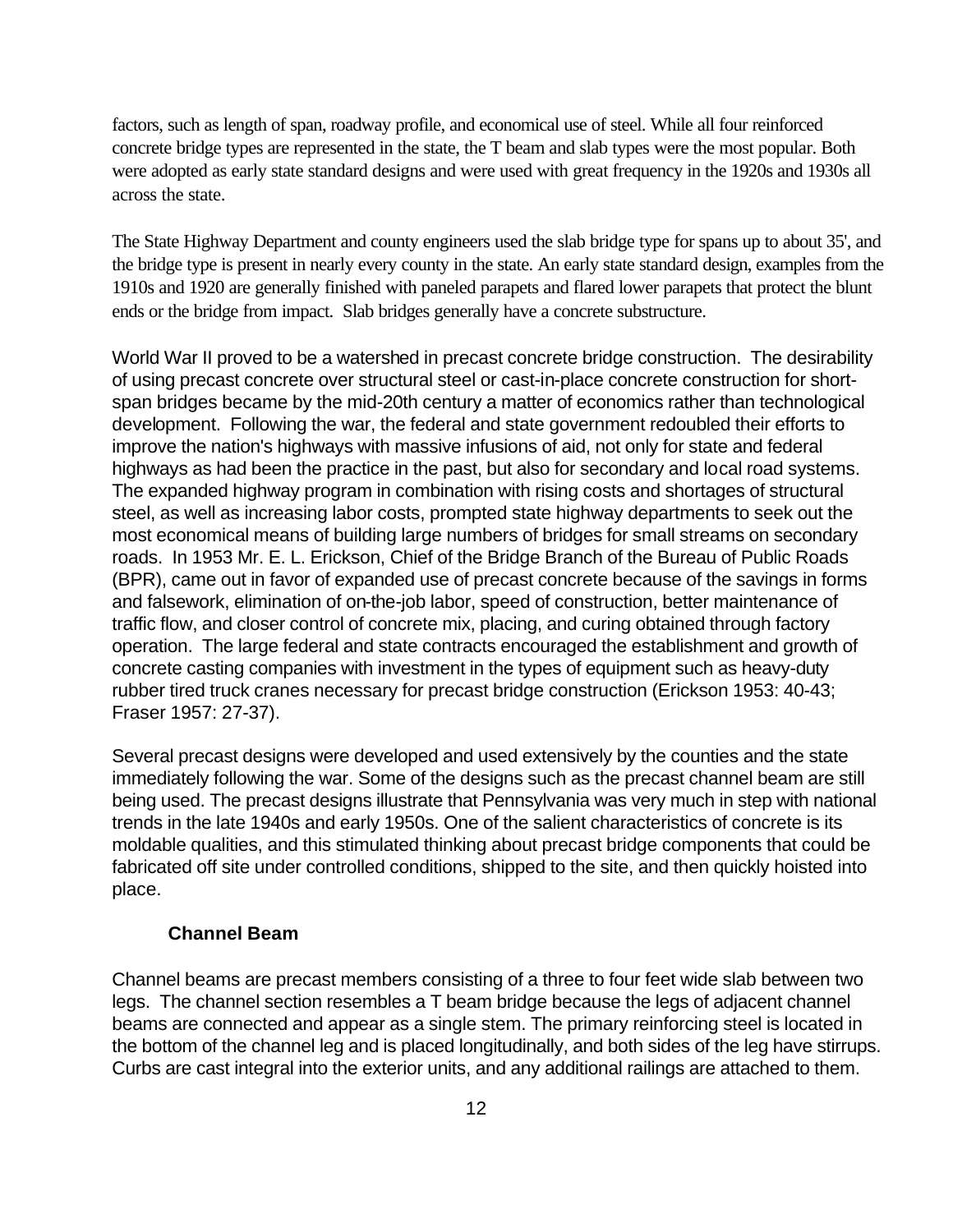The panels are suitable for spans up to 35' in length, and the individual beams are bolted together to act as a unit. The diaphragms provide lateral bracing for each beam with a full-depth diaphragm generally used for H-20 loading and a half depth diaphragm used for H-15. The advantages of the design are common with other precast structures; economical to produce, economy of material, and ease of erection. The design is still being used, but its heyday was the 1950s and 1960s.

## **T Beam**

The T beam, where the cast-in-place longitudinal beam and deck section are integrally connected, is a more efficient use of material than the slab design. T beam design proportions the deck thickness and longitudinal beam size and spacing to achieve a lighter, stronger, and more economical section. Basically the same T beam technology was used extensively by both the State Highway Department, which developed standard designs for T beam bridges, and the counties from the late 1910s through the 1950s, making it one of the most common bridge types in the state. T beam bridges are supported on both ashlar and concrete substructures and are usually finished with concrete balustrades or parapets. There are over 2,300 T beam bridges in the state with the vast majority of them being simply supported.

## **Thru Girder**

Another common 1910s and 1920s reinforced concrete bridge type is the through girder. It is composed of cast-in-place longitudinal beams and transverse floor beams that are connected by the arrangement of the steel reinforcing wires. The concrete deck is poured separately. Reinforced concrete thru girder bridges are finished with paneled parapets similar to those used on early slab bridges. While scattered throughout the state, they were commonly used in Lancaster County where over 26 examples built before 1925 survive. The bridge type represents the experimentation that characterizes the early days of reinforced concrete bridges. Since the railings are cast integral with the superstructure, it is not possible to widen the bridge.

## **Rigid Frame**

The rigid frame bridge, where the top member and the verticals are integral, remains one of the most efficient uses of both steel and concrete. The monolithic construction was initially applied to short-span slab-like bridges with a low rise in the 1920s. The larger examples, like those used by the Pennsylvania Turnpike Authority for overpass bridges, shares the efficiency of the smaller examples, but they require expensive and restrictive form work to erect. The bridge type is capable of spanning greater lengths than a slab bridge. The telltale detail that usually distinguishes a rigid frame span from a slab is the arch soffit of the rigid frame that provides strength at the knees. The rigid frame bridge type was developed in Europe during the last part of the 19th century, but it was not utilized in this country for overpasses until the 1920s on the Westchester County (New York) parkways.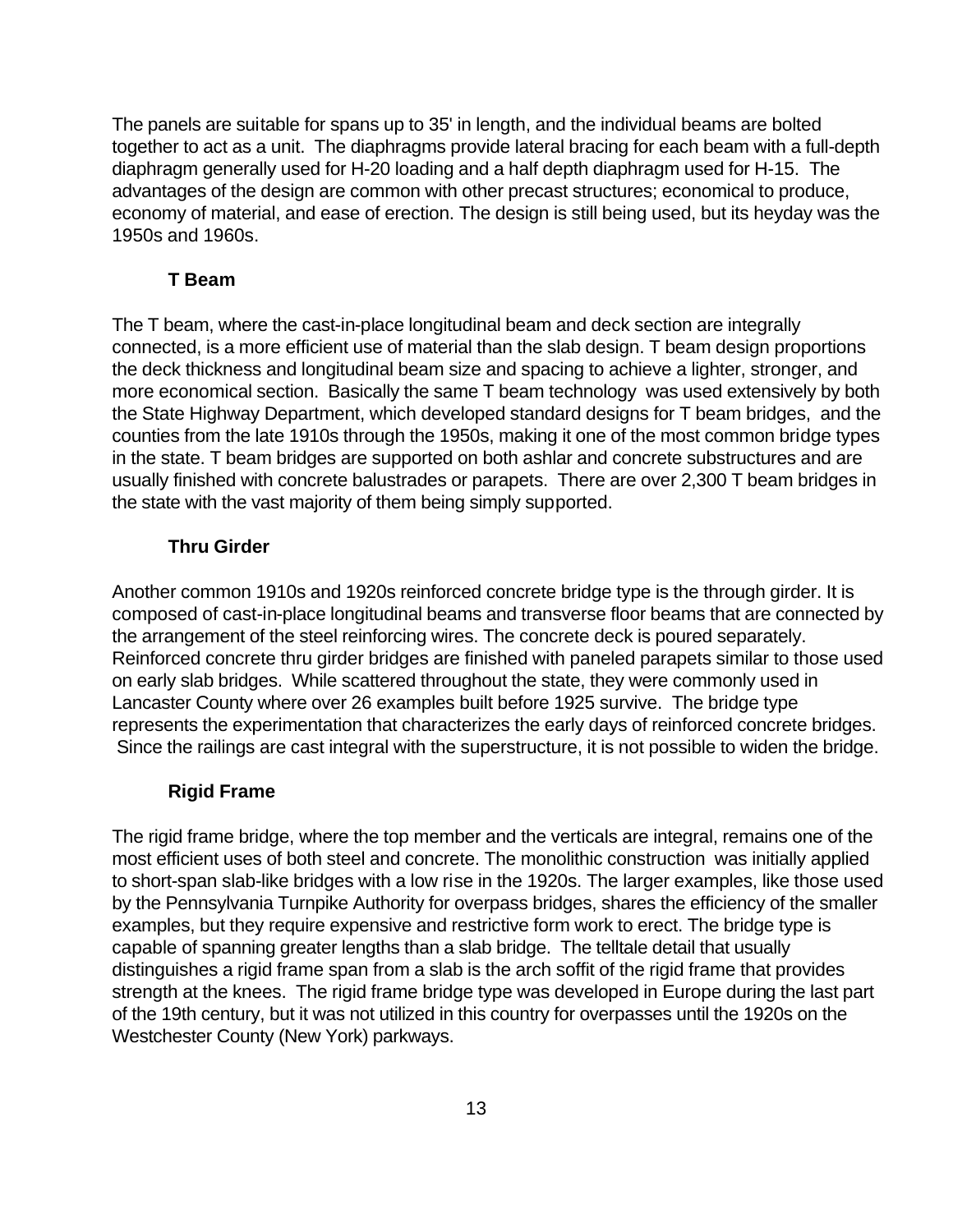## **Prestressed and Post Tensioned Concrete Beam Bridges**

Pennsylvania was the national leader in the bridge application of the European-developed prestressed concrete, a reinforced concrete that is internally stressed to overcome the tensile stresses from bending caused by load. Two methods are used to produce prestressed concrete; pretensioning and post-tensioning steel strands. Pretensioning is the application of a controlled force to the concrete member through its reinforcing before the concrete has set, and the set concrete hold the tensioning. Post-tensioning means that the load is applied by stretching (done by jacking) the reinforcement after it has set.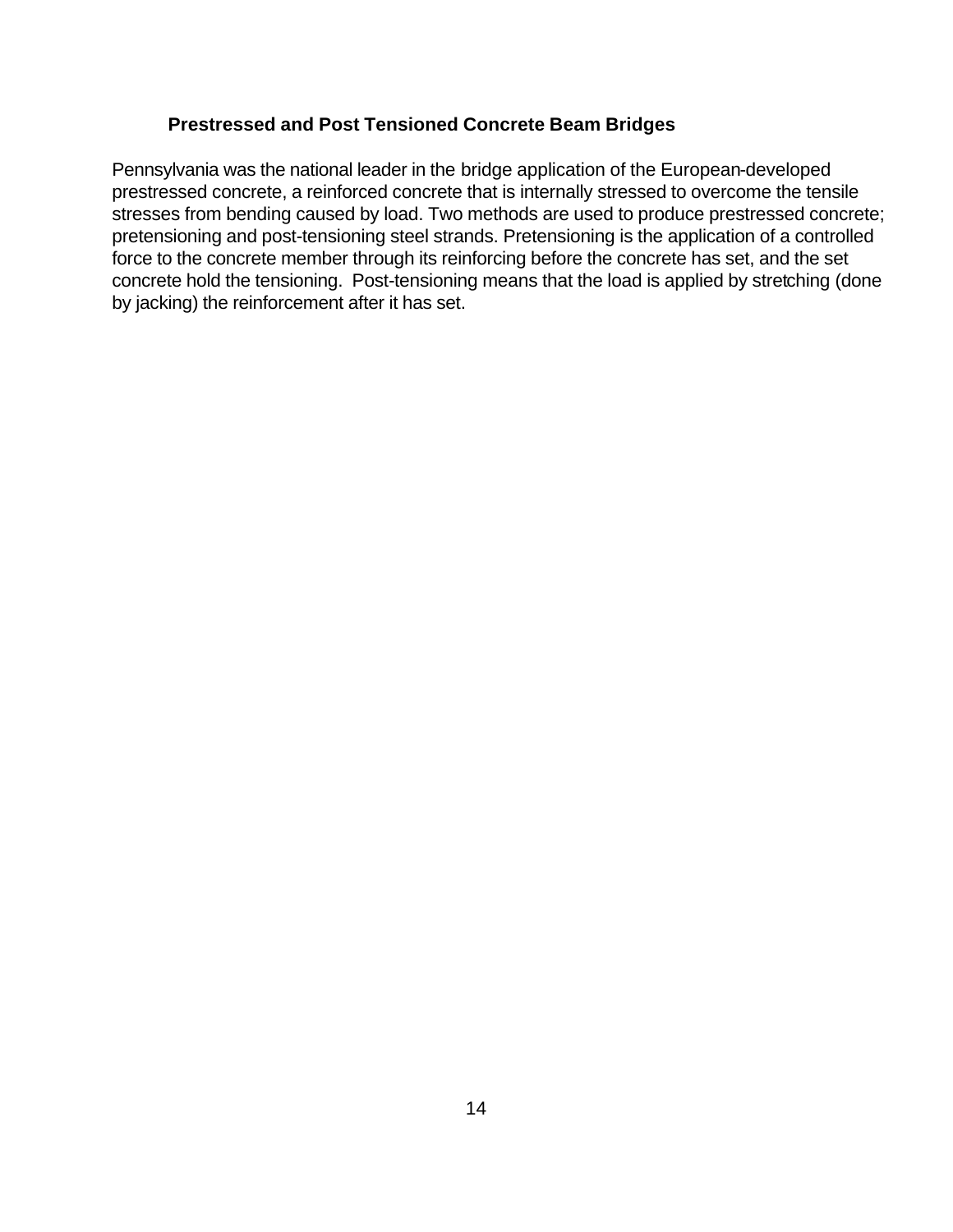Post-tensioning was popularized by French engineer Eugene Freyssinet, who began using high-strength steel wires for reinforcement in 1928 and is considered the father of modern prestressed concrete. The advantage of prestressing is that it addresses the inherent weakness of concrete, which is poor in tension, and produces a substantial increase in the strength of the concrete member as compared to that of a similar non-prestressed member thus resulting in a smaller member. By combining the precompression of the concrete with pretensioning and predeflection of the steel, it is sometimes possible to reduce the weight of a member to little more than half that of its standard reinforced equivalent (Condit, p. 188). Additionally, pretensioning of the steel means that it cannot elongate under normal loads and the concrete is thus immune to cracking and to secondary stresses.

Although prestressing was first used in this country by the Preload Corporation, who used specially design equipment to impose tension for large circular tanks and pipes, it was Philadelphia's 1949-1951 Walnut Street bridge that inaugurated the modern prestressed concrete industry in the United States (Jester, p. 115). The bridge was the first linearly prestressed structure in the country. Interestingly, the 160'-long beams were fabricated by the Preload Corporation, and Prof. Gustave Magnel of the University of Ghent in Belgium, originator of the post-tensioning system with saddles to separate and carry the wires and wedges to anchor them, was hired by Preload Corporation as the consulting engineer. The Walnut Street bridge, removed in 1985 because the concrete, not the post-tensioning had failed, gave credibility to prestressed concrete as a viable technology for bridge construction.

In 1950, while the Walnut Lane Bridge was under construction for the City of Philadelphia, the Concrete Products Company of America, located in Pottstown, actually produced the first posttensioned bridge beam in this country. It was a hollow box beam. The state had built 47 bridges with Concrete Products Company's prestressed beams, and several short, pre-1954 examples have been identified in District 10-0. Field findings about early applications of the technology will be summarized.

The use of prestressed technology spread rapidly in the 1950s due to (1) a steel shortage as a result of the Korean conflict, the unprecedented construction activity after World War II, and, after 1956, the building the interstate highways. The technology's application was related to resolution of a number of technical problems, principally the production of high-strength, lowslump concrete and methods for consolidating and curing the concrete to achieve the needed transfer strength for pretensioning.

## **More information on this company and its influence in the state, as well as other Pennsylvania fabricators will be added.**

# **IV. METAL GIRDER BRIDGES**

Contemporary with the development of metal truss bridges during the middle of the 19th century was the origin of the girder span, which takes advantage of the tensile strength of wrought iron.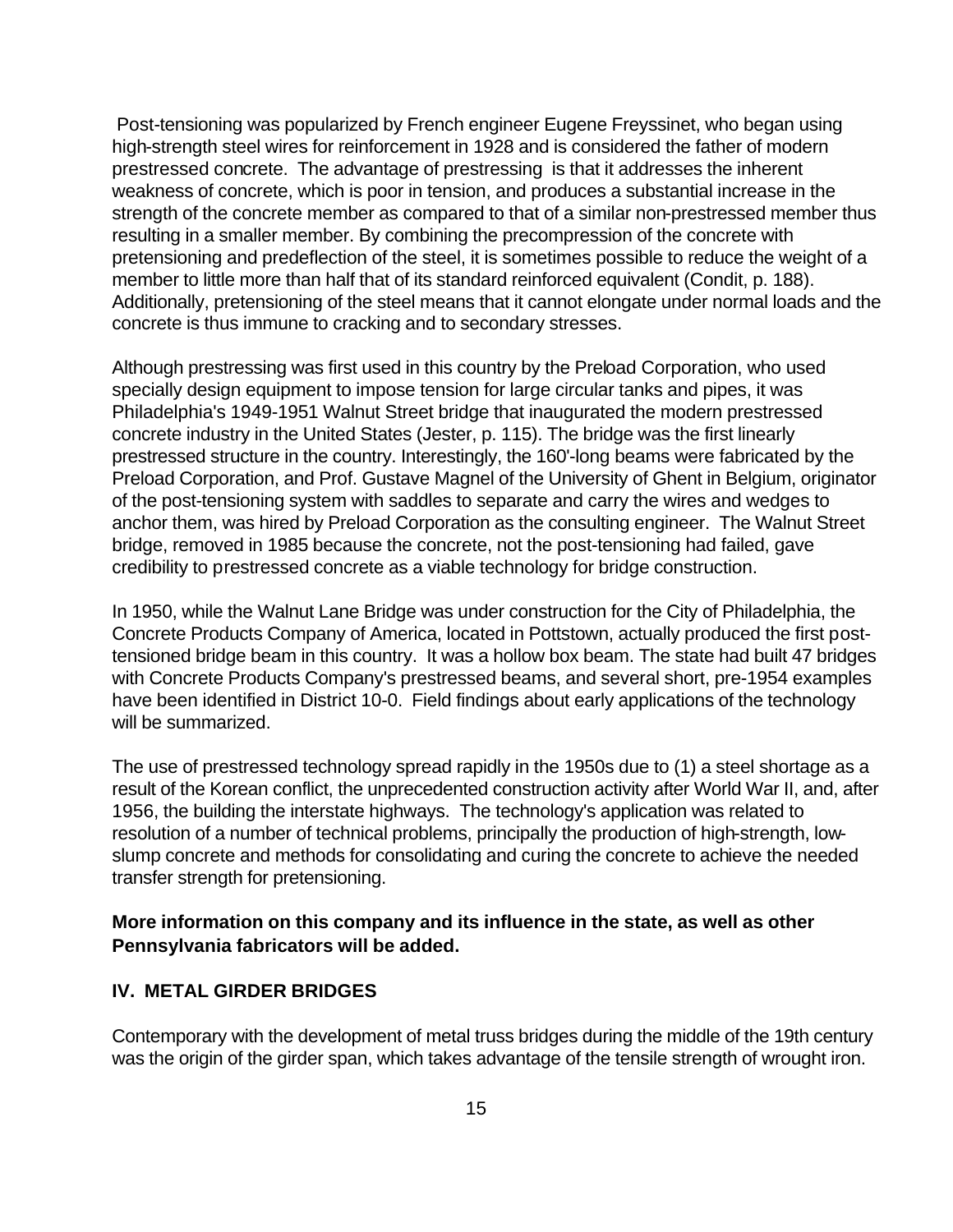Built-up girders, composed of rivet-connected plate for the web and angles for the flanges to make a I-beam section of sufficient depth to span greater distances than possible with the available rolled beams, were used by the railroads as early as 1847, and they proved to be the only serious competitor to the metal truss for railroad use in the 19th century. Noted bridge engineer and author J.A.L. Waddell states that while "plate girders are as unscientific structures as a bridge specialist ever has to design, they are without doubt the most satisfactory type of construction possible for short spans [up to 100']" (Waddell, p. 408).

By the 20th century, the built-up girder bridge was steel rather than wrought iron. It proved to be the most efficient and economical railroad bridge type for shorter crossings as evidenced by the hundreds of pre-1940 examples in the state. Another reason for the popularity of the bridge type is its ease of installation. Since the girders were almost completely assembled in fabricating shops, conveniently located on rail lines, the bridges could easily be loaded onto flatbed cars. Once at the erection site, cranes quickly hoisted them into position, often on earlier abutments, with minimal traffic interruption. The ability to transport girders was often the factor limiting their length.

The most common girder bridge type in Pennsylvania is the thru girder where the floor beams are placed in line with the bottom flange of a pair of girders with the roadway passing between the paired girders. The depth of the girders is determined by its span length. In railroad applications, both rail over road and road over rail, the 3-span arrangement is common with two short, and thus shallow, girders supported on the abutments and built-up curb columns flanking the longer and deeper main span. The single span thru girder is also very common, especially in urban areas where aesthetics (curb columns were not considered a civic amenity) and/or vertical clearance were considerations.

Built-up thru girder bridges were used on non-railroad related highways **will be added as will the State Highway Department's usage of the bridge type on its early state routes.**  The deck girder bridge, with the floor beams placed near the top flanges of the girders and the roadway located at the top of the girders, was used when vertical clearance and grade considerations permitted. The technological development and application of the deck girder bridge in Pennsylvania is similar to that of the thru girder span; it was developed and used extensively by the railroads in the 19th century. Among the most interesting of early deck girders are the wrought-iron lattice web girders. **Examples will be cited.** Prior to the development of the rolled deep web I beam and its application for mid-length spans

slightly later in the century, the built-up girder span served as a longitudinal metal beam for longitudinal beam or stringer bridges. **Examples will be cited and described.**

Simply supported built-up deck girders are frequently used as approach spans for long spans or viaducts where vertical clearance is not a limitation. Both the simply supported and the continuous form of the deck girder are well represented **examples will be cited.**

# **V. STRINGER BRIDGES**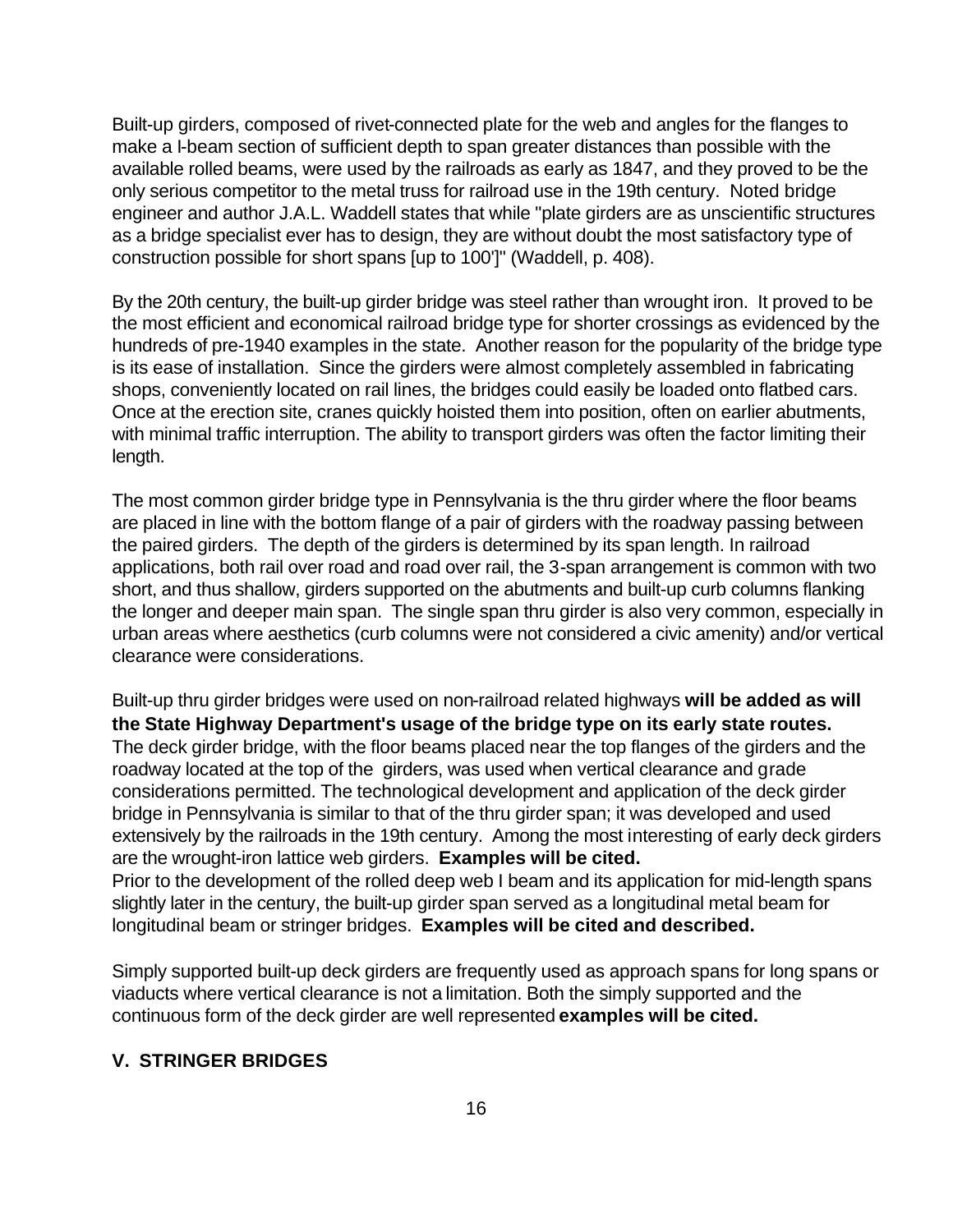The stringer, or longitudinal beam, bridge represents the oldest bridge technology, dating to time immemorial when felled trees were laid across streams. It is the best represented bridge technology in the state. Whether the material is wood or metal, the principle behind the stringer bridge is the same; it relies on the bending strength of the material to resist the loads.

Timber stringers bridges were built from the earliest days of settlement and are still being constructed. Also, timber stringers have historically been used in conjunction with bridge types, especially truss bridges, as part of the flooring system.

The wrought iron and later steel I-beam bridge, or stringer, came into common use in the years just before the first world war. By the end of the 1920s, it had surpassed all other bridge types for spans up to about 35 feet in length, and it went on to become by far the most common, mid-20th century bridge type. **Totals by number and by percentage of total population.**

Although structural wrought iron I beams had been rolled in this country since the early 1850s (wrought iron I beams are thought to have first been rolled by Peter Cooper at his Trenton Iron Works in the Chambersburg section of Trenton), and steel since the early 1870s, several technological and financial hurdles prevented their widespread use for short-span bridges ( 20'- 35') until immediately before World War I. By the end of the 19th century, civil engineers were well aware of the potential application for metal beams in bridge construction, but they were generally employed for components, particularly the flooring, of truss bridges. J.A.L. Waddell commented in his 1884 The Designing of Ordinary Iron Highway Bridges that in most cases built-up members were far stronger and stiffer than wrought iron I beams, and he limited his recommended use of rolled beams for stringer spans of less than 20'.

The introduction of steel I beams for stringer bridges appears to have been related to improvements of the open-hearth steel making process that resulted in larger quantities at lower prices. The Pencoyd Iron Works (established in Philadelphia in 1852) advertised their steel I beams in Engineering News beginning in April, 1896, noting their progress in the production of beams of greater depth and strength (April 23, 1896, p. 279). Despite the claims of the trade, the inability to roll steel beams of sufficient length and depth at a competitive price remained a technological limitation into the early 20th century.

A major technological breakthrough that affected bridge building in Pennsylvania occurred in 1908 when the Bethlehem Steel Company began producing wide-flange steel beams on the Grey Mill (used in Germany since 1902). The mill rolled beams at greater speed with greater depths and at an approximately 10% savings in material with no reduction in strength (Misa, pp. 247-272). Although the company first met difficulties producing and marketing the new 26-, 28-, and 30-inch deep beams, by the early 1910s, it had overcome the problems. In his 1916 edition of Bridge Engineering, J.A.L. Waddell now touted the superiority of steel stringers, calling them "a great boon to bridge designers and builders" because of their simplicity, compactness and lower price (Waddell, 1916, p. 47, 411). The 30-inch beam was suitable for spans up to 35',